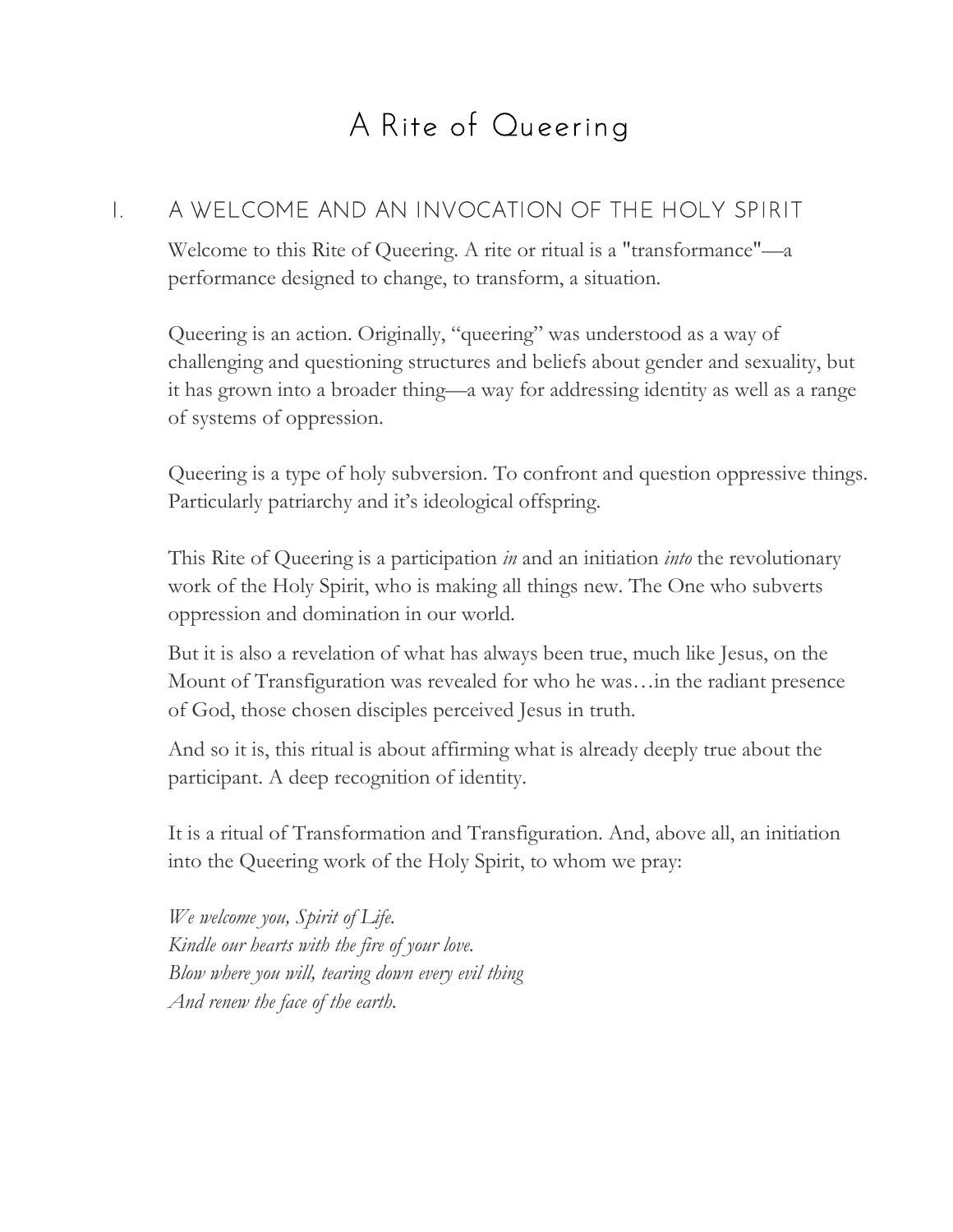## II. CALLING UPON THE ELEMENTS

We give thanks to the Creator, the giver of many gifts. We honor the four elements as gifts of our Creator.

**Welcome, Earth.** *(lift stone from altar)* We honor your presence. Thank you for your gifts of strength and stability. You are here, always and in all ways, holding and supporting us. Thank you for mountain, stone, pebble, and sand. Thank you for holding our dead, and releasing them as new life, from seed to mighty oak.

What falls to the earth will return, like Christ from the tomb.

**Welcome, Water.** *(lift cup from altar)* We honor your presence. Thank you for your gifts of fluidity, gentleness, patience, and persistence. Thank you for teaching us how to flow. Thank you for cleansing us, sustaining us, and renewing us in each moment.

Christ was baptized into your ways…the way of gentle and patient power. May we also follow in this way.

**Welcome, Air.** *(lift feather from altar)* We honor your presence. Thank you for your gifts of lightness and freedom. Thank you for teaching us how to dance lightly, untethered. Thank you for the way you mess our hair to remind us that life is too short and too beautiful to be taken too seriously.

You are breath. You are wind. Christ reminds us that you blow wherever you please. May it be so with us.

**Welcome, Fire.** *(lift candle from altar)* We honor your presence. Thank you for your gifts of discernment, focus and passion. Thank you for helping us find our way back to the path when we have lost our way. You cleanse, you purge, you judge, but you also give passion.

When Christ poured out his Holy Spirit, you danced over the heads of the disciples and tore away their old world and brought them into the new world. Burn our hearts so that we might build a new world among the ashes of the old.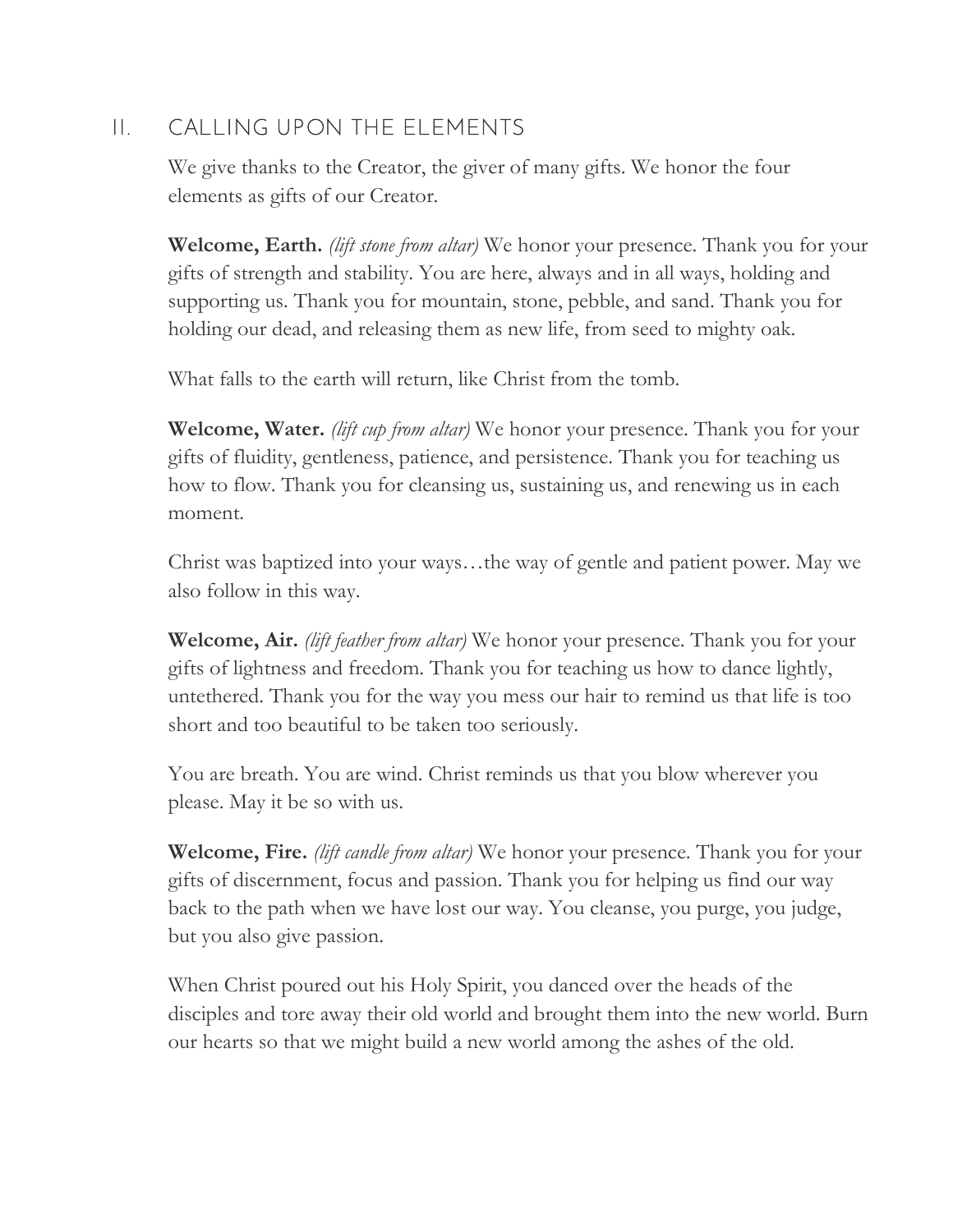## III. THE LIGHT OF CHRIST AND THE QUEERING FIRE

*(At this point, have a member of the assembly light the well-prepared bonfire.)*

May the Giver of Life shine upon all who have gathered here, All who bear witness, themselves elements animated by Spirit. May the light of Christ, rising in glory Dispel the shadows from our hearts and minds. And may the fire of the Spirit Ignite within us, so that we might transform as we are transformed.

## IV. CALLING UPON THE SAINTS and ANCESTORS

St. John, pray for us.

St. Brigid, pray for us.

St. Wilgefortis, pray for us.

St. Hildegard, pray for us.

St. Marinos, pray for us.

St. Bayard Rustin, pray for us.

St. Marsha P. Johnson, pray for us.

St. William Stringfellow, pray for us.

St. Henri Nouwen, pray for us.

St. Sylvia Rivera, pray for us.

St. Audre Lorde, pray for us.

St. Jacoba, pray for us.

May all the council of blessed ancestors…every holy one who joined in the great Queering work of the Spirit, bear witness with us now.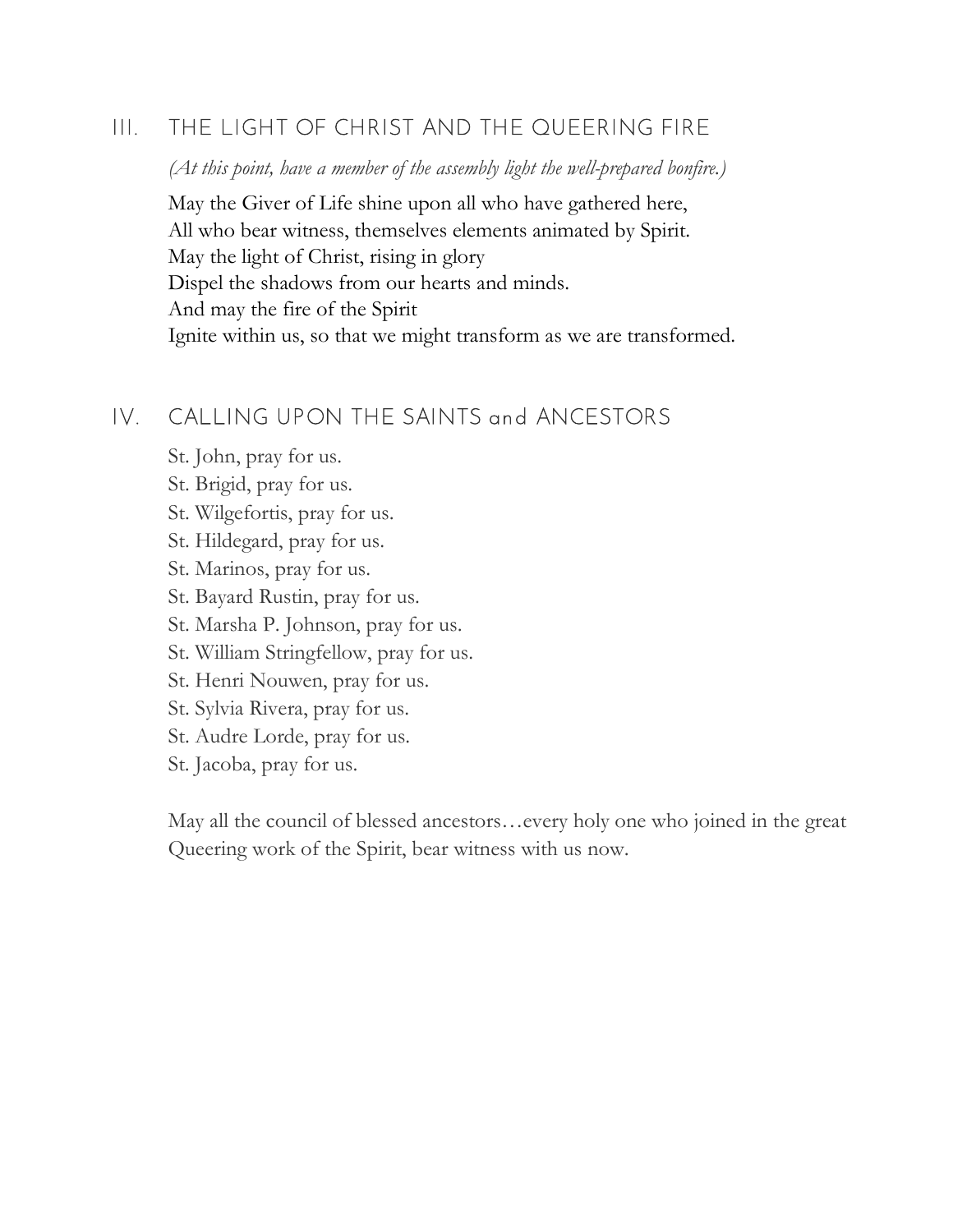# V. GRIEF AND LAMENT

Part of the work of transition is grieving. Our relationships with the one we called " $\_$ old name  $\_$ " held hopes, assumptions, joys, struggles, and shared meanings. Some of those things must pass. We grieve to make room for what is to come.

We lament our oppressive society. One forged in patriarchy and supremacy. Cisgender and heterosexual assumptions are as hard and unbending as the bars of a cage.

At this time, we invite those gathered to write your griefs and laments on a slip of paper and bring them to the fire of transformation. You may give voice to them if you choose, or simply place them within the flames.

*(After the gathered have placed their slips of paper into the fire, the attendant will scoop out some of the ashes and place them in a bowl. There they will cool, waiting for the time of anointing.)*

# VI. THE CALL TO QUEERING

Dear siblings, it is a mistake to assume that the normal mode of humanity is cisgender and heterosexual. As though queerness is a deviation from what it means to be human.

Some ancient and medieval religious scholars concluded that Adam wasn't "male" until a rib was removed to make a "female." They believed Adam was fundamentally nonbinary, and that the essence or soul of human beings encompasses the fullness of the gender.

They believed Jesus, the Second Adam, is the firstborn from the dead—one who has risen to transcend anything like a gender or sex binary. And that this Jesus dwells, intimately and sensually, with us here and now.

Jesus is Queer. And through the Spirit, calls us to participate in that Queerness.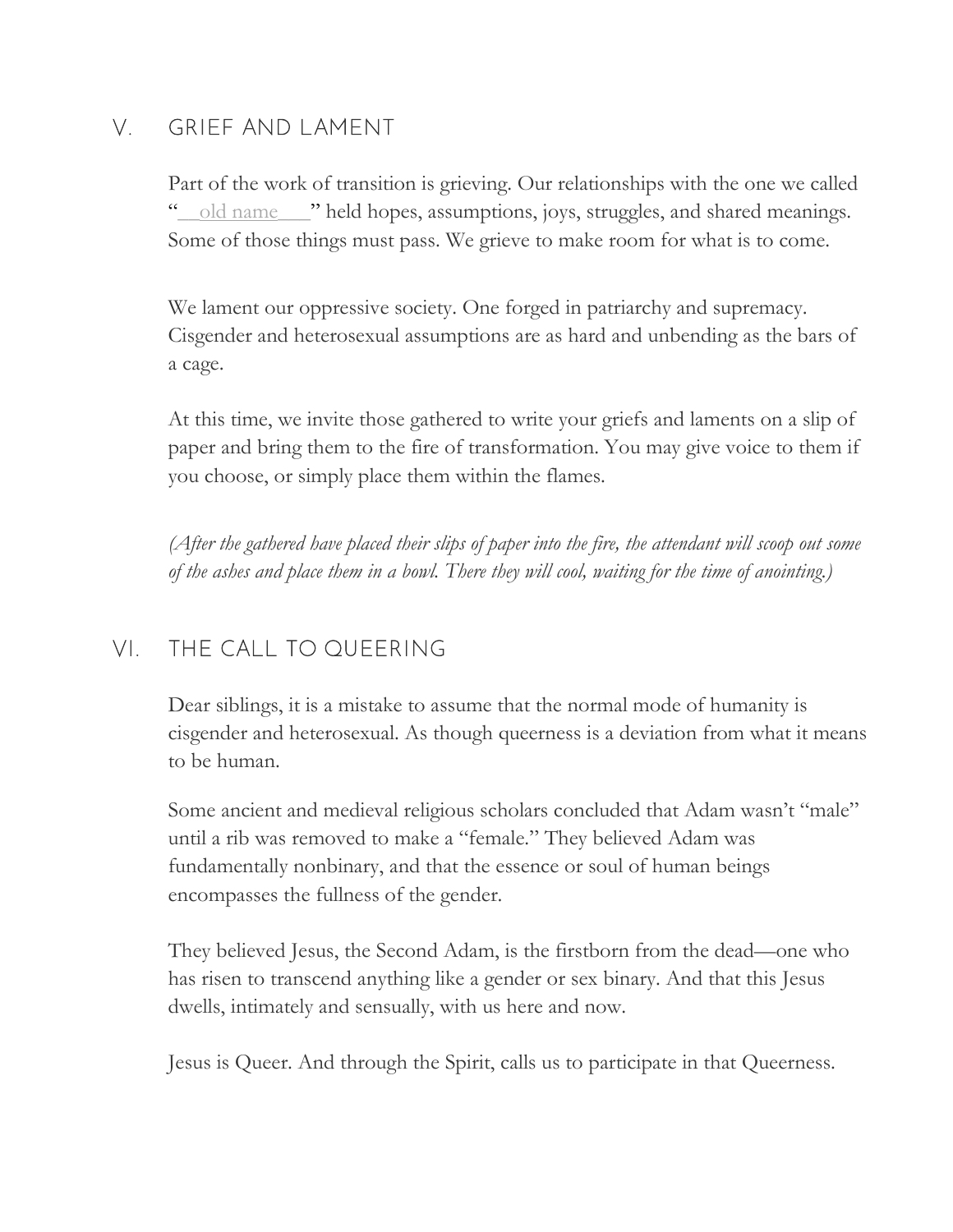## VII. A VOW OF RENUNCIATION

Do you oppose Patriarchy and all his wicked offspring? *(I do)* Do you renounce the sinfulness of Oppression and all its structures? *(I do)* Do you reject the glamour of evil and, instead, embrace divine beauty? *(I do)* Will you joyfully participate in the Spirit's Great Work of Queering? *(I will)*

## VIII. THE GLITTER ASH OF AFFIRMATION

Queering is rooted in hope. While many of you may grieve what has passed, there is also joy in what is to come.

At this time, we invite you to share your hopes and affirmations for the initiate. Take a pinch of glitter and add it to the ash. You are free to speak your hopes and affirmations or offer them silently.

*(As the gathered share their hopes and affirmations, they will take a pinch of glitter and add it into the bowl of ash.)*

#### IX. ANOINTING WITH OIL, ASH, AND GLITTER

Ash for transformation and glitter for hope. Bound together with the oil of the Holy Spirit's anointing. The ancestors and the elements bear witness. You, my siblings, bear witness. Christ bears witness.

*(Take the bowl filled with ash and glitter and add a bit of oil. Stir it and anoint the candidate with the mixture of glitter, oil, and ash.)*